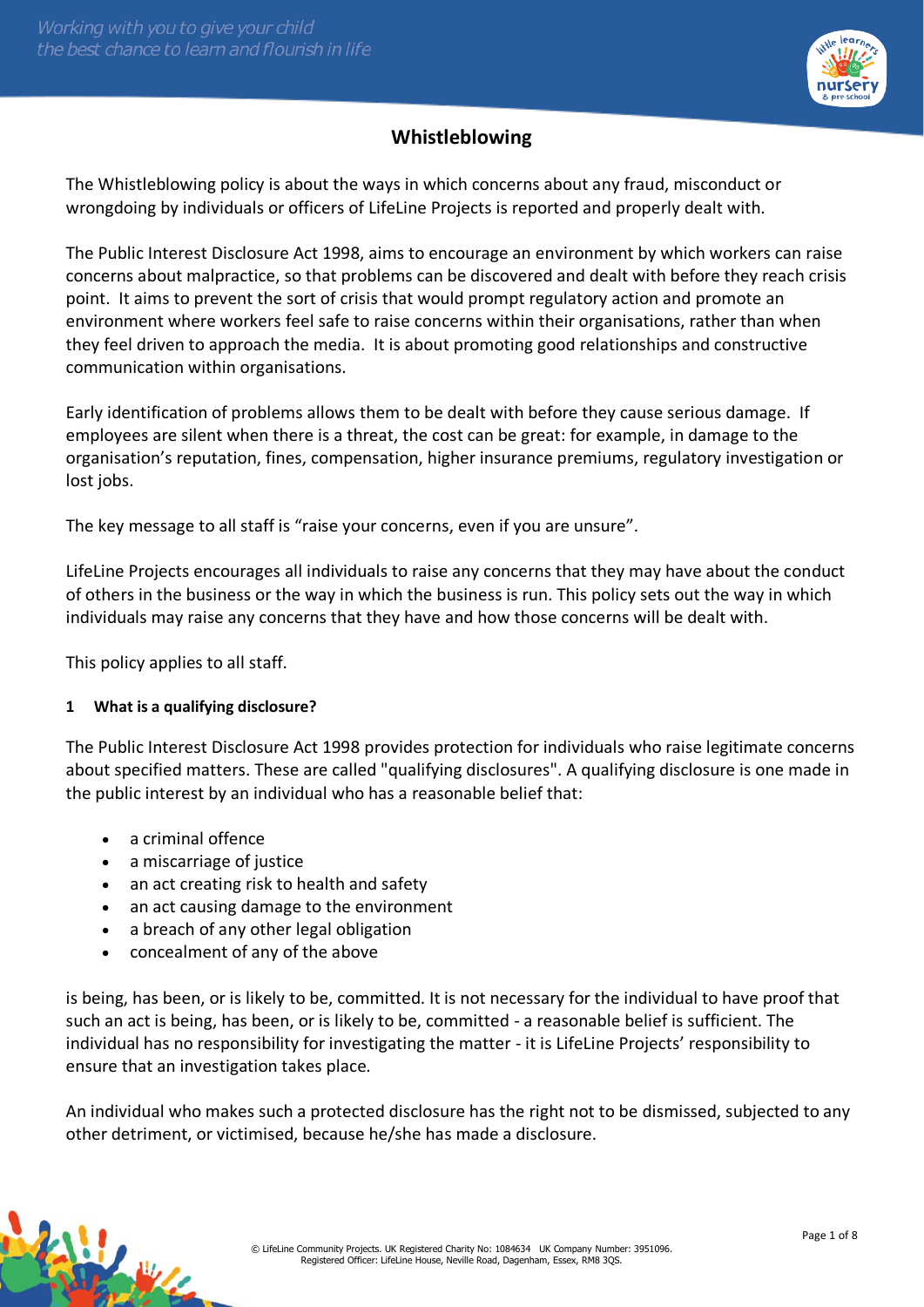

### **2 Principles of whistleblowing**

- 2.1 Everyone should be aware of the importance of preventing and eliminating wrongdoing at work. Individuals should be watchful for illegal or unethical conduct and report anything of that nature that they become aware of.
- 2.2 Any matter raised under this procedure will be investigated thoroughly, promptly and confidentially, and the outcome of the investigation reported back to the individual who raised the issue.
- 2.3 No individual will be victimised for raising a matter under this procedure. This means that the continued employment and opportunities for future promotion or training of the individual will not be prejudiced because he/she has raised a legitimate concern.
- 2.4 Victimisation of an individual for raising a qualified disclosure will be a disciplinary offence.
- 2.5 If misconduct is discovered as a result of any investigation under this procedure LifeLine Projects' disciplinary procedure will be used, in addition to any appropriate external measures.
- 2.6 The policy does not allow those who have participated in any malpractice to secure or negotiate immunity from disciplinary action. This policy does not guarantee protection for any substantive misconduct the whistleblower owns up to. It is at the discretion of LifeLine Projects, through the disciplinary procedure, to decide what penalty (if any) to apply for his or her misconduct.
- 2.7 Whistleblowing arrangements are not designed to allow those who defraud or damage the organisation to escape punishment.
- 2.8 Maliciously making a false allegation is a disciplinary offence.
- 2.9 An instruction to cover up wrongdoing is itself a disciplinary offence. If told not to raise or pursue any concern, even by a person in authority such as a manager, individuals should not agree to remain silent. They should report the matter to a senior manager.
- 2.10 **Open whistleblowing**: It is best that those who have a whistleblowing concern feel safe to raise the concern. Openness makes it easier for the organisation to assess the issues, to work out how to investigate the matter, to get more information, to understand any hidden agendas, to avoid witch hunts and to encourage trust. LifeLine Projects supports an open approach to whistleblowing.
- 2.11 **Confidential whistleblowing**: Sometimes, employees may feel anxious about identifying themselves at the outset and may request to make a confidential disclosure (i.e. that their name will not be revealed without their consent unless required by law). In these circumstances, the person receiving the report should make clear to the employee/volunteer that, others may deduce (correctly or otherwise) their identity, especially if they have already mentioned the concern to others. Often when an employee/volunteer understands this, they are often prepared to raise the concern openly. Nevertheless, employees may still ask to make a confidential disclosure and this will be considered by the manager to whom the disclosure is reported.

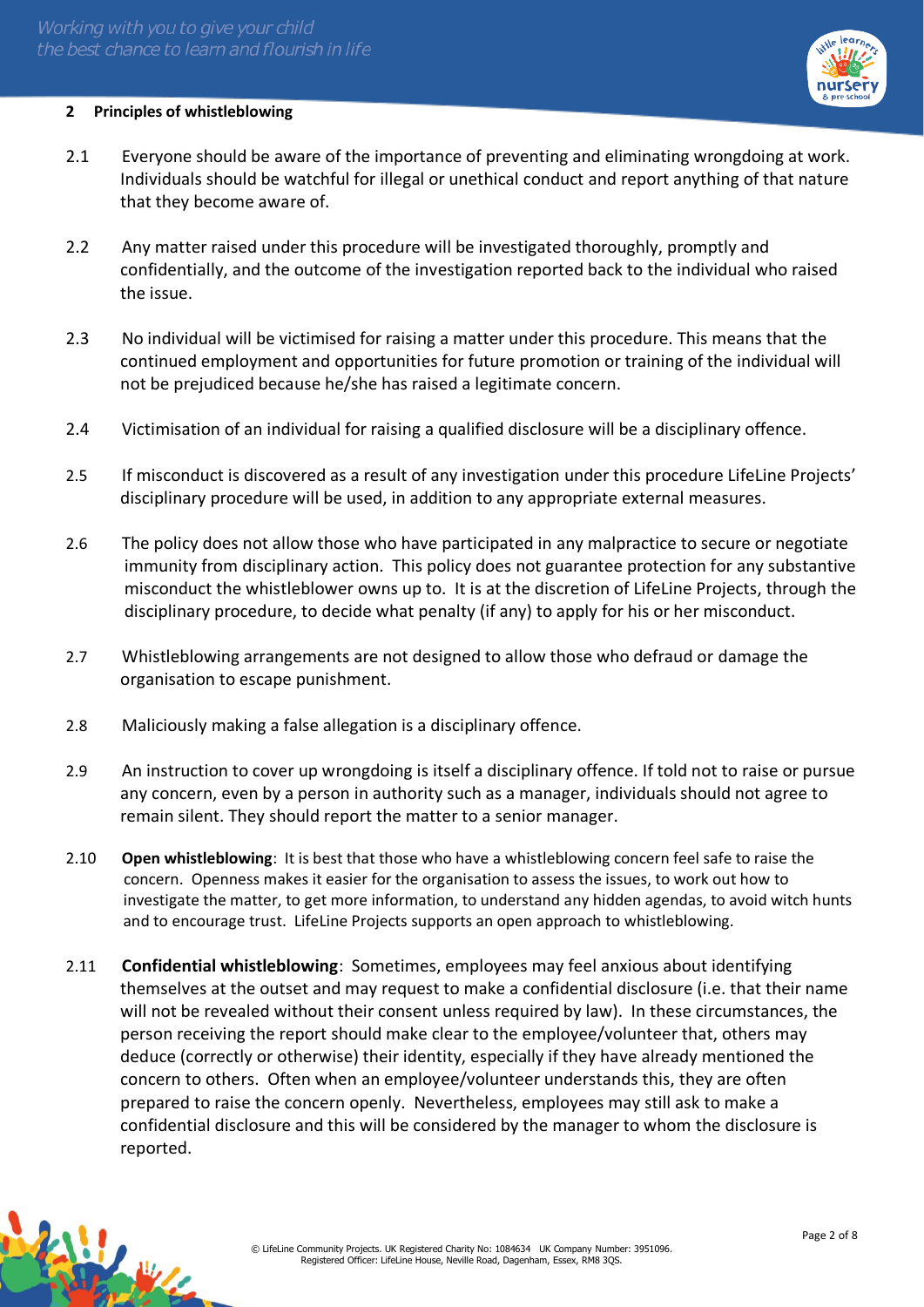

2.12 **Anonymous whistleblowing**: it is difficult to investigate and deter misuse about concerns raised anonymously (when the employee/volunteer does not identify themselves at any stage). For these reasons, LifeLine Projects does not encourage anonymous reporting.

#### **3 Grievances**

Where an employee or volunteer claims s/he is being bullied or discriminated against and/or there is a breach of contract then the grievance procedure should be followed.

#### **4 Procedure for whistleblowing**

Any investigation will be carried out in accordance with the principles set out above.

| Stage 1 | In the first instance any concerns should be raised with the individual's line manager unless<br>the individual reasonably believes his/her line manager to be involved in the wrongdoing, or<br>if the individual does not wish to approach their line manager. If an individual believes that<br>their manager is involved or does not wish to approach their manager, they should go to<br>stage 2 of this procedure.                                                                                                                                                                                                                                                                                |
|---------|---------------------------------------------------------------------------------------------------------------------------------------------------------------------------------------------------------------------------------------------------------------------------------------------------------------------------------------------------------------------------------------------------------------------------------------------------------------------------------------------------------------------------------------------------------------------------------------------------------------------------------------------------------------------------------------------------------|
|         | If an investigation is required, this may involve the worker and other individuals involved<br>giving a written statement. The individual's statement will be taken into account, and<br>he/she will be asked to comment on any additional evidence obtained.                                                                                                                                                                                                                                                                                                                                                                                                                                           |
| Stage 2 | If for any other reason the individual does not wish to approach his/her line manager,<br>he/she should in the first instance contact the Director covering their area. The member of<br>staff may request that their concern is treated in confidence.                                                                                                                                                                                                                                                                                                                                                                                                                                                 |
|         | If the worker is concerned that his/her line manager is involved in the wrongdoing, has<br>failed to make a proper investigation or has failed to report the outcome of the<br>investigations to the board (see below), he/she should inform the director covering their<br>area, who will arrange for another manager to review the investigation carried out, make<br>any necessary enquiries and make his/her own report to the board as in stage 1 above.                                                                                                                                                                                                                                           |
| Stage 3 | If an individual reasonably believes a director to be involved in the wrongdoing, or if for any<br>other reason the individual does not wish to approach a director, any concerns should be<br>raised with the Chief Executive Officer. The Chief Executive Officer will undertake an<br>investigation of the matter as detailed above.                                                                                                                                                                                                                                                                                                                                                                 |
|         | If an individual believes the Chief Executive Officer to be involved, or for any reason does<br>not wish to approach the Chief Executive, then they should raise their concerns with the<br>Board of Trustees.                                                                                                                                                                                                                                                                                                                                                                                                                                                                                          |
| Stage 4 | The line manager (or the person who carried out the investigation) will then report to the<br>board of trustees, which will take any necessary action, including reporting the matter to<br>any appropriate government department or regulatory agency. If disciplinary action is<br>required, the line manager (or the person who carried out the investigation) will report the<br>matter to the human resources department and start the disciplinary procedure. On<br>conclusion of any investigation, the worker will be told the outcome of the investigation and<br>what the board has done, or proposes to do, about it. If no action is to be taken, the reason<br>for this will be explained. |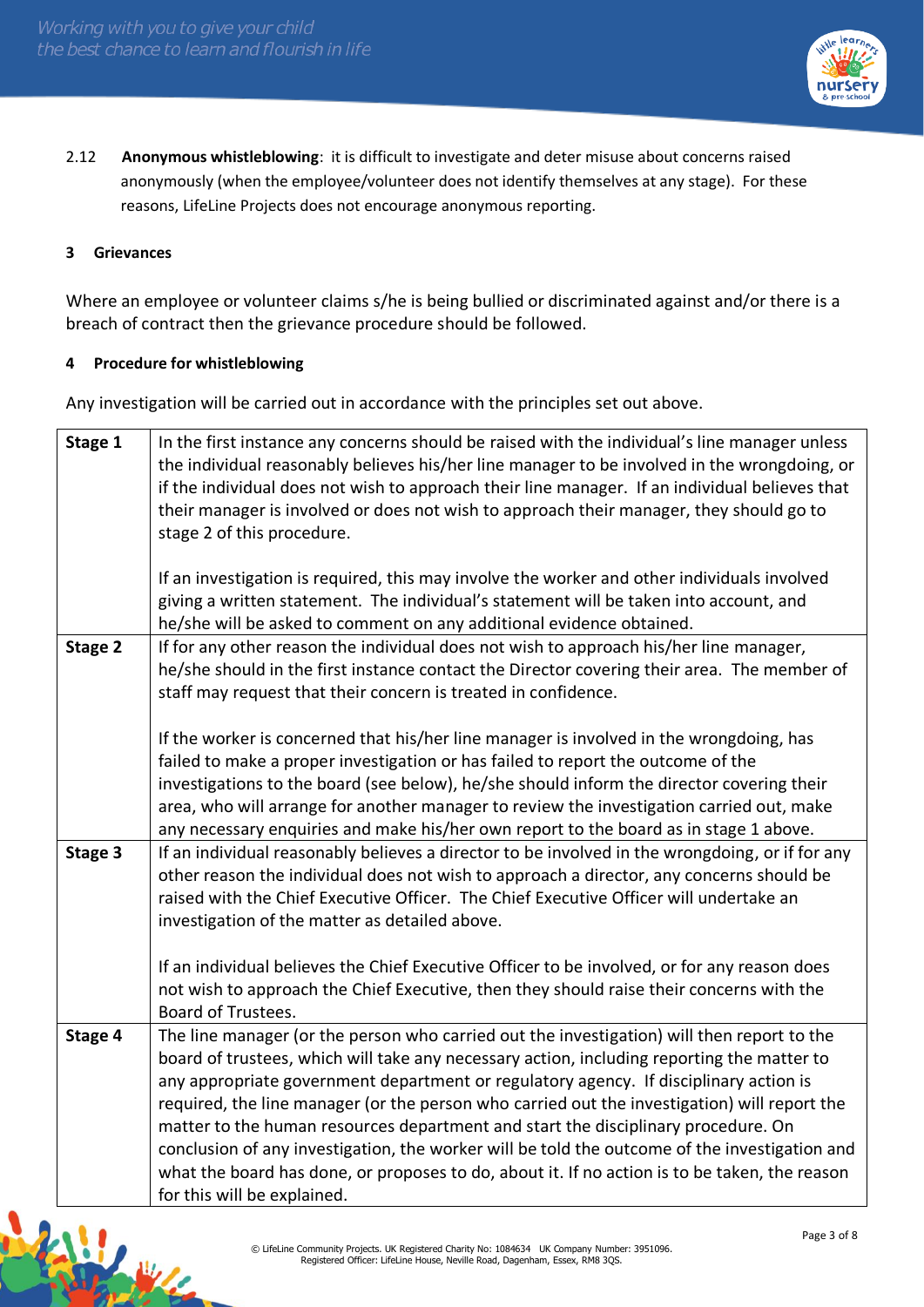

| Stage 5 | If on conclusion of stages 1, 2 and 3 the individual reasonably believes that the appropriate<br>action has not been taken, he/she should report the matter to the proper authority. The<br>legislation sets out a number of bodies to which qualifying disclosures may be made. These |
|---------|----------------------------------------------------------------------------------------------------------------------------------------------------------------------------------------------------------------------------------------------------------------------------------------|
|         | include:                                                                                                                                                                                                                                                                               |
|         | <b>HM Revenue &amp; Customs</b>                                                                                                                                                                                                                                                        |
|         | <b>Financial Services Authority</b>                                                                                                                                                                                                                                                    |
|         | Office of Fair Trading                                                                                                                                                                                                                                                                 |
|         | <b>Health and Safety Executive</b>                                                                                                                                                                                                                                                     |
|         | <b>Environment Agency</b>                                                                                                                                                                                                                                                              |
|         | <b>Director of Public Prosecutions</b>                                                                                                                                                                                                                                                 |
|         | Serious Fraud Office.                                                                                                                                                                                                                                                                  |

### **5 Auditors**

The Charities Act 2011 section 156, places a duty on the auditors of both a non-company charity and a company charity to report matters of "material significance" to the Charity Commission. This is a separate report from the auditor's report on the accounts. Auditors are under a duty to report even if it relates to activities in previous years. Auditors are required to report central to the integrity of a charity, including suspected fraud, failures in internal controls causing significant loss, evidence suggesting the charities beneficiaries have been or were put at significant risk of abuse or mistreatment. This duty to report is not covered in detail here, as the duty falls on a third party (the auditors). However, the board of trustees would need to respond to any such report – by undertaking an investigation and monitoring the action plan until completion. The trustees would appoint a suitable person to oversee this investigation.

### **6 Independent advice and support**

Where a member of staff or volunteer wishes to access independent support, they may wish to consider approaching Public Concern at Work (PCAW) who provide independent, confidential advice to workers who are unsure whether or how to raise a public interest concern. PCAWs contact details are:

> Whistleblowing helpline number is 020 7404 6609 Advice line email is whistle@pcaw.org.uk

### **7 Responsibilities**

An overview of board and committee duties are given below followed by individual job holder's responsibilities.

### **7.1 Board of trustees**

Trustees are responsible for directing the affairs of a charity, and ensuring that it is solvent, well-run, and meeting the needs for which it has been set up. Trustees receive a report at least annually (as part of the HR report) about any Whistleblowing investigations. Trustees also receive the fraud log and a report about serious incidents at least annually.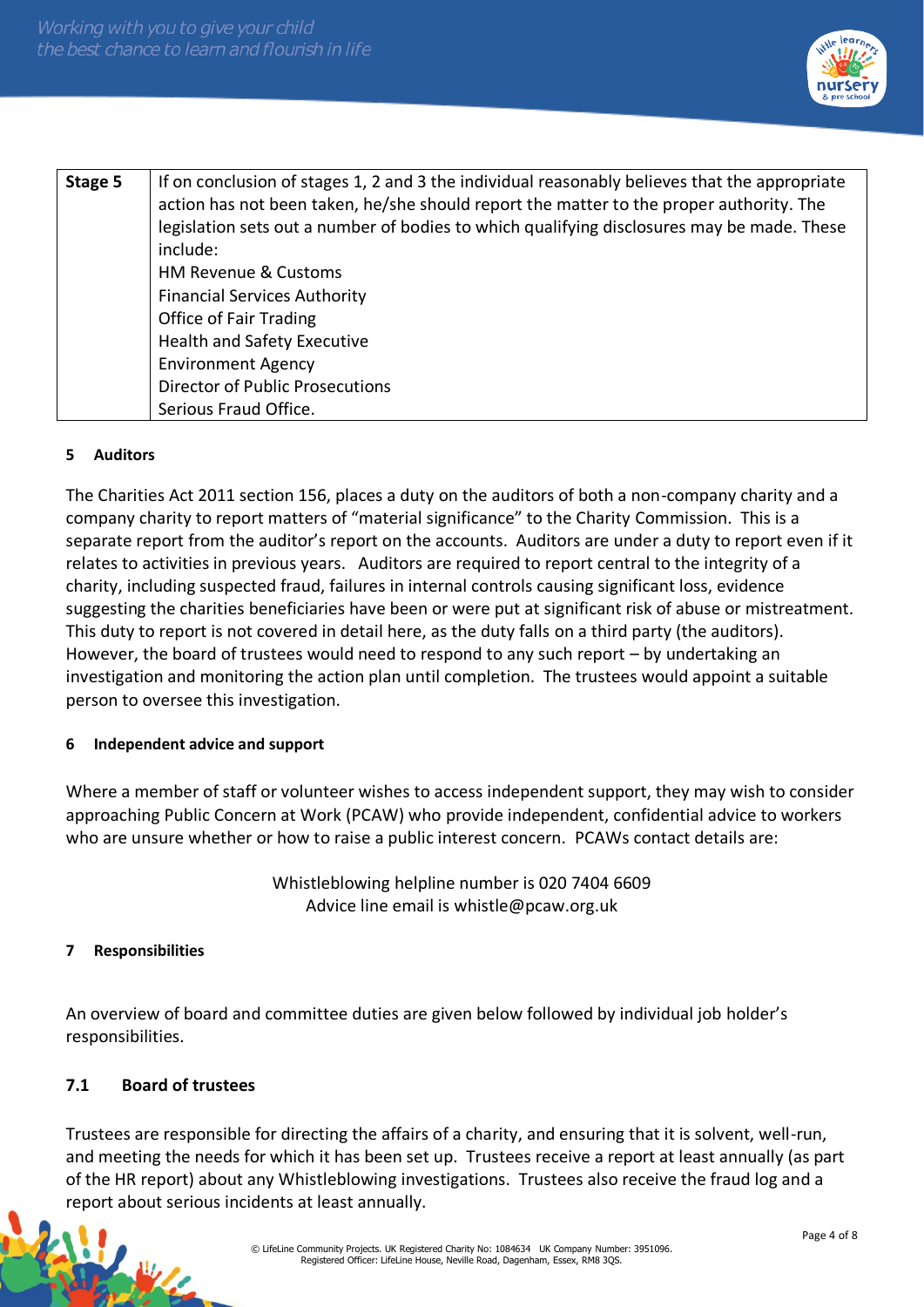

# **7.2 Senior Management Team meeting (SMT)**

The SMT approve this policy. SMT receive a report at least annually (as part of the HR report) about any Whistleblowing investigations; they also receive the fraud log and a report about serious incidents at least annually.

## **7.3 Chief Executive Officer (CEO)**

Has delegated authority from the Trustees for the day-to-day operation of LifeLine Projects. The CEO has responsibility to ensure that the Whistleblowing Policy is implemented throughout the organisation.

## **7.4 Directors**

Ensure that this policy is adhered to in their business areas. They create a culture which encourages early reporting of problems and that continuous improvement is encouraged and rewarded.

### **7.5 HR Manager**

Is the 'designated officer' for logging Whistleblowing allegations. The HR Manager will be responsible for producing reports to the SMT in line with section 8 below, Implementation and Monitoring. The HR manager ensures that there are systems to log who needs to be trained, in what areas and that reports are provided about attendance.

### **7.6 All managers**

Ensure that they are aware of the provisions of this policy and that it is implemented in their work areas. In particular, that staff they manage are:

- aware of the policy and how to report;
- participate in training; and
- encouraged and rewarded for reporting problems early and continually improving what they do.

### **7.7 All staff**

All staff must ensure they comply with this policy. Staff should be aware of the importance of preventing and eliminating wrongdoing at work. Individuals should be watchful for illegal or unethical conduct and report anything of that nature that they become aware of.

### **8 Implementation and monitoring**

### **8.1 Implementation**

All staff will have access to this policy on SharePoint. Training is available from the HR Manager, on request.

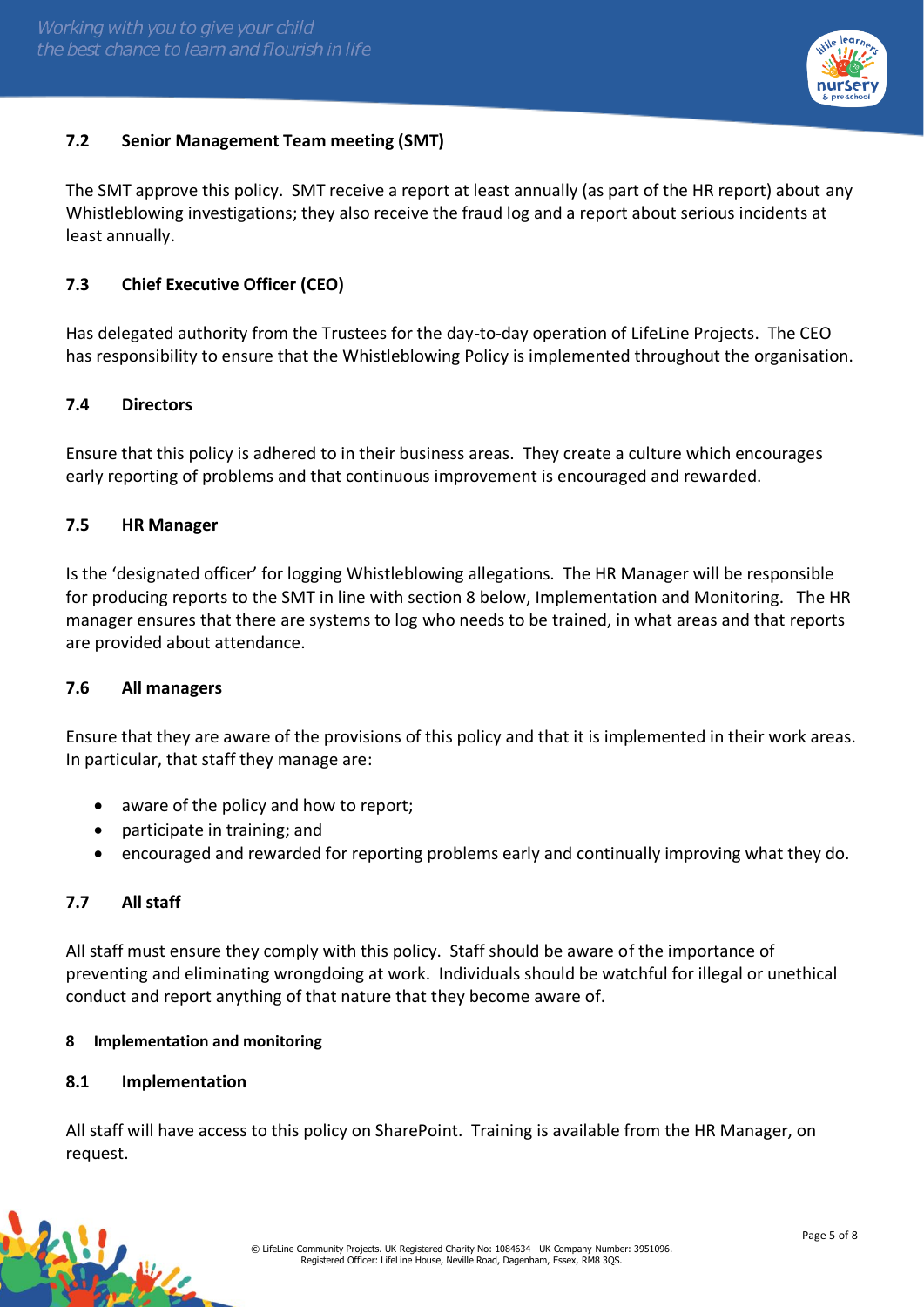## **8.2 Monitoring**



For this policy, the following monitoring processes are in place.

| <b>Standard</b>                 | <b>Monitoring process</b>                                                                                |  |  |  |
|---------------------------------|----------------------------------------------------------------------------------------------------------|--|--|--|
| Monitoring arrangements for     | A report will be provided to SMT whenever an investigation is                                            |  |  |  |
| compliance and effectiveness    | initiated under this policy.                                                                             |  |  |  |
| Responsibilities for conducting | The HR manager will provide this report, in collaboration with the                                       |  |  |  |
| the monitoring/audit            | Director of Finance/Finance Manager (where the auditors have                                             |  |  |  |
|                                 | made a report to the Charity Commission under section 156 of The                                         |  |  |  |
|                                 | Charities Act 2011).                                                                                     |  |  |  |
| Methodology to be used for      | A summary of each case should be given including:                                                        |  |  |  |
| monitoring/audit                | The date, the section of the business, the risk(s) involved and<br>$\bullet$<br>whether they are ongoing |  |  |  |
|                                 | A summary of the concern and its background, the response<br>$\bullet$<br>proposed and any action taken  |  |  |  |
|                                 | whether confidentiality was requested/explained/promised<br>$\bullet$                                    |  |  |  |
|                                 | whether the concern was raised with line management<br>$\bullet$                                         |  |  |  |
|                                 | whether feedback was given and any response from the<br>$\bullet$                                        |  |  |  |
|                                 | employee                                                                                                 |  |  |  |
|                                 | any general observations.                                                                                |  |  |  |
|                                 |                                                                                                          |  |  |  |
|                                 | The report will form part of the HR report.                                                              |  |  |  |
| Frequency of monitoring/audit   | If no investigations are undertaken in any one year, a brief, written                                    |  |  |  |
|                                 | report stating this (a 'nil return') will be provided to SMT annually, in                                |  |  |  |
|                                 | line with the agenda planner.                                                                            |  |  |  |
|                                 |                                                                                                          |  |  |  |
|                                 | The annual report should include a completed checklist from the                                          |  |  |  |
|                                 | British Standards Institute's(BSi) Whistleblowing Arrangements Code<br>of Practice.                      |  |  |  |
| Process for reviewing results   | Any investigation reports will include an action plan. SMT will                                          |  |  |  |
| and ensuring improvements in    | monitor the action plan (at least every 6 months) until it is                                            |  |  |  |
| performance occur               | completed.                                                                                               |  |  |  |
|                                 |                                                                                                          |  |  |  |
|                                 | The completed BSi checklist will note any actions that are proposed                                      |  |  |  |
|                                 | to improve compliance.                                                                                   |  |  |  |

### **8.3 References**

传说业

British Standards (2008) *Whistleblowing Arrangements Code of Practice* PAS1998/2008. Available at: <http://www.pcaw.org.uk/bsi>

Charity Commission (March 2012) The Essential Trustee: What you need to know (CC3). Available at: <http://www.charitycommission.gov.uk/media/94159/cc3text.pdf>

Charity Commission (July 2012) Internal Financial Controls for Charities (CC8) – F7 Whistle-blowing Policy. Available at:

<http://www.charitycommission.gov.uk/media/94159/cc3text.pdf>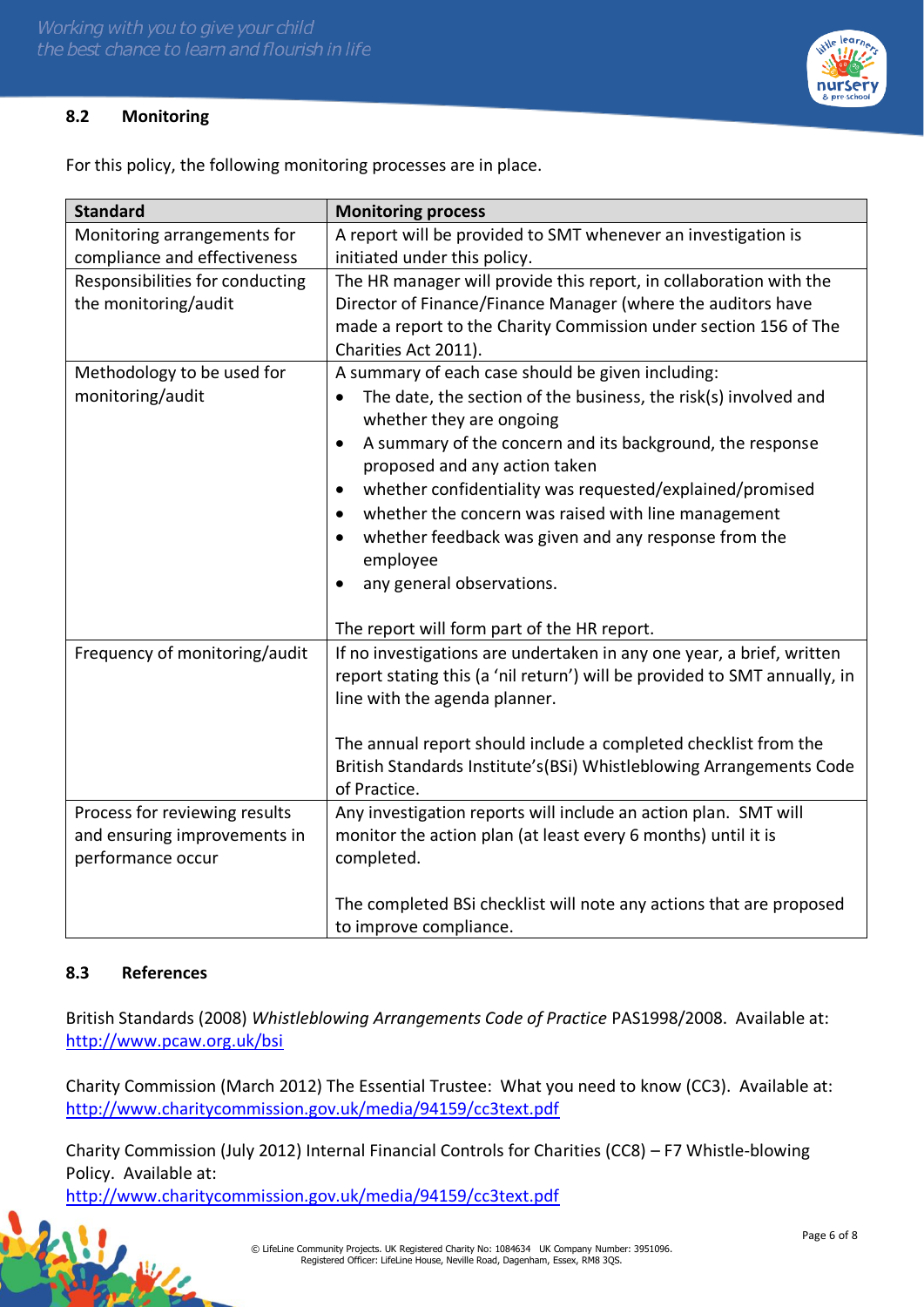

Charity Commission (March 2012) Guidance for auditors and independent examiners, the duty of auditors to report matters of 'material significance' to the Charity Commission and OSCR. Available at: [http://www.charitycommission.gov.uk/detailed-guidance/protecting-your-charity/guidance-for](http://www.charitycommission.gov.uk/detailed-guidance/protecting-your-charity/guidance-for-auditors-and-independent-examiners/)[auditors-and-independent-examiners/](http://www.charitycommission.gov.uk/detailed-guidance/protecting-your-charity/guidance-for-auditors-and-independent-examiners/)

Committee on Standards in Public Life (1996) *Third Report*. Available at: [http://www.brad.ac.uk/governance/media/governance/committees/2013-](http://www.brad.ac.uk/governance/media/governance/committees/2013-14/Nolan3rdInquiryReport.pdf) [14/Nolan3rdInquiryReport.pdf](http://www.brad.ac.uk/governance/media/governance/committees/2013-14/Nolan3rdInquiryReport.pdf)

The Charities Act 2011 section 156. Available at: [http://www.legislation.gov.uk/ukpga/2011/25/part/8/chapter/3/crossheading/duty-of-auditors-etc-to](http://www.legislation.gov.uk/ukpga/2011/25/part/8/chapter/3/crossheading/duty-of-auditors-etc-to-report-matters-to-commission?view=plain)[report-matters-to-commission?view=plain](http://www.legislation.gov.uk/ukpga/2011/25/part/8/chapter/3/crossheading/duty-of-auditors-etc-to-report-matters-to-commission?view=plain)

The Code Steering Group (2010) Good Governance, A Code for the Voluntary and Community Sector. Available at: <http://www.governancecode.org/wp-content/uploads/2012/06/Code-of-Governance-Full1.pdf>

Public Concern at Work. Available at: http://www.pcaw.org.uk/

The Public Interest Disclosure Act 1998. Available at: <http://www.legislation.gov.uk/ukpga/1998/23/contents>

## **9 Related documents**

Disciplinary Policy Fraud Policy Grievance Policy Health and Safety Policy Risk Management Strategy Safeguarding and Child Protection Safeguarding Vulnerable Adults

### **10 Definitions**

West

The following are a list and description of the meaning of key terms used in this policy.

| <b>Term</b>        | <b>Description of Term</b>                                                      |
|--------------------|---------------------------------------------------------------------------------|
| Anonymous          | Where the employee/volunteer does not identify him or herself at any stage to   |
| whistleblowing     | anyone. These are the most difficult types of allegations to investigate as     |
|                    | impossible to liaise with the employee/volunteer (to seek clarification or more |
|                    | information, to assure them or to give them feedback). It is also difficult to  |
|                    | deter misuse.                                                                   |
| Confidential       | When an employee requests, and it is agreed, that their name will not be        |
| whistleblowing     | revealed without their consent unless required by law.                          |
| Designated officer | Senior officer whom the organization designates to receive whistleblowing       |
|                    | concerns.                                                                       |